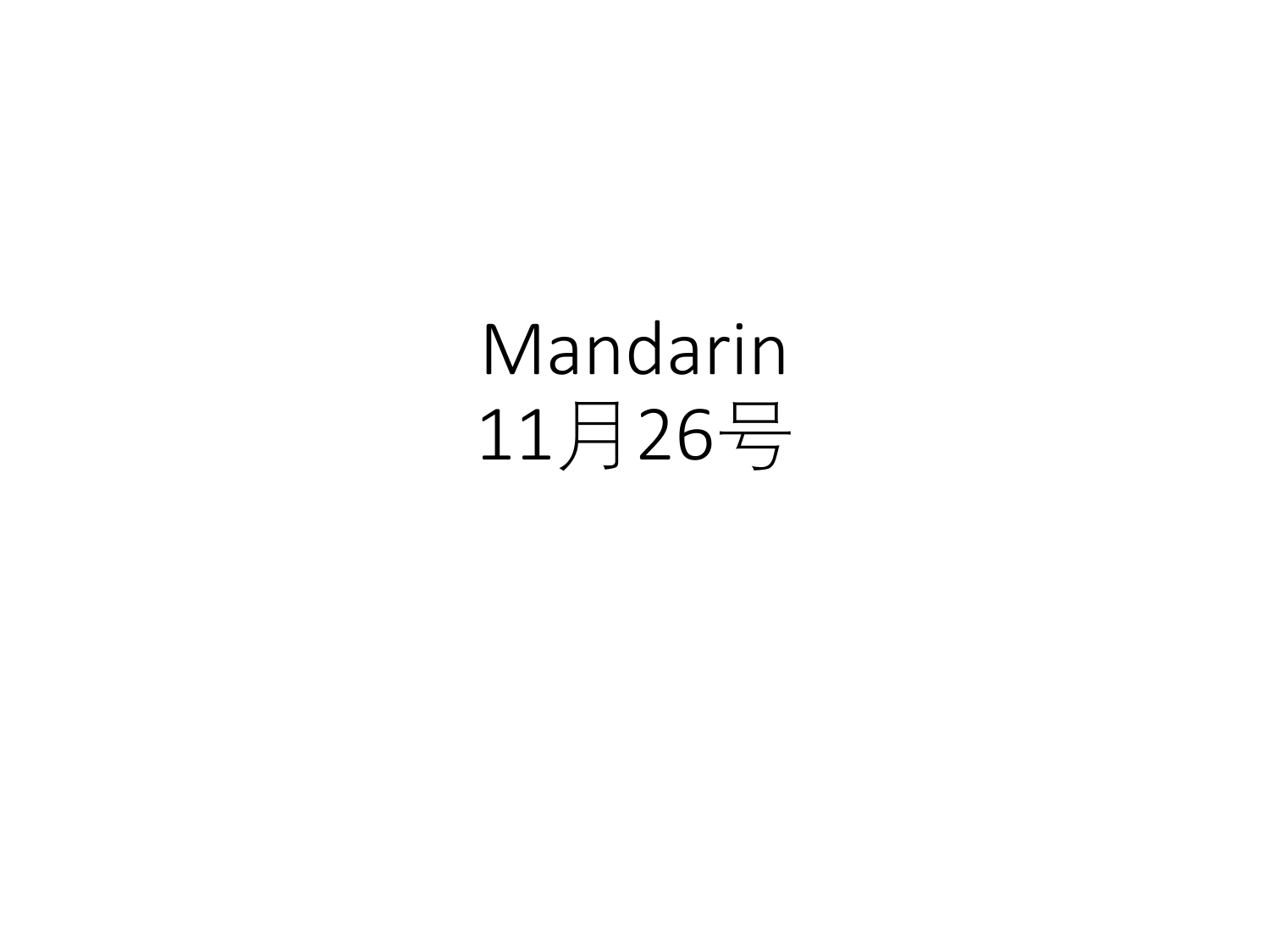Circle the phrases and write them down.

| 有 | 时 |   | 候怎           | 么 | 彬 | 1. 怎么样<br>6. |
|---|---|---|--------------|---|---|--------------|
| 常 | 常 | 今 | 夏            | 春 |   | $F _{2}$     |
| 多 | 年 | 明 | 天            | 雪 | 雨 | 3.<br>8.     |
| 云 |   | 气 | 以            |   | 刮 | 9            |
|   | 温 | 零 | $\mathbf{r}$ | 台 | 风 | 5.<br>10.    |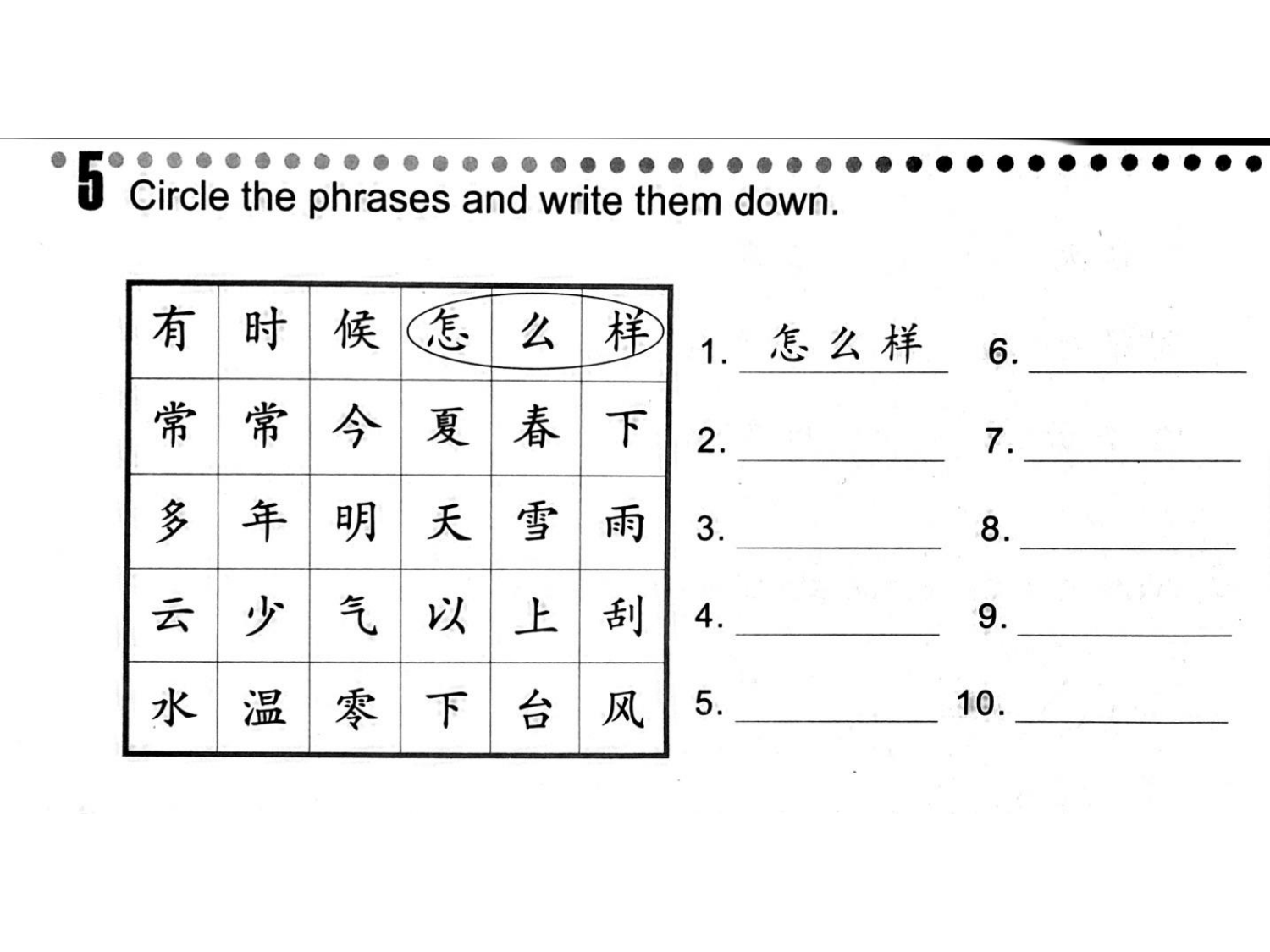

- 17 放学以后我们去看电影吧。
- a对不起,我要做作业。
- b为什么?
- c没关系,我要做作业。



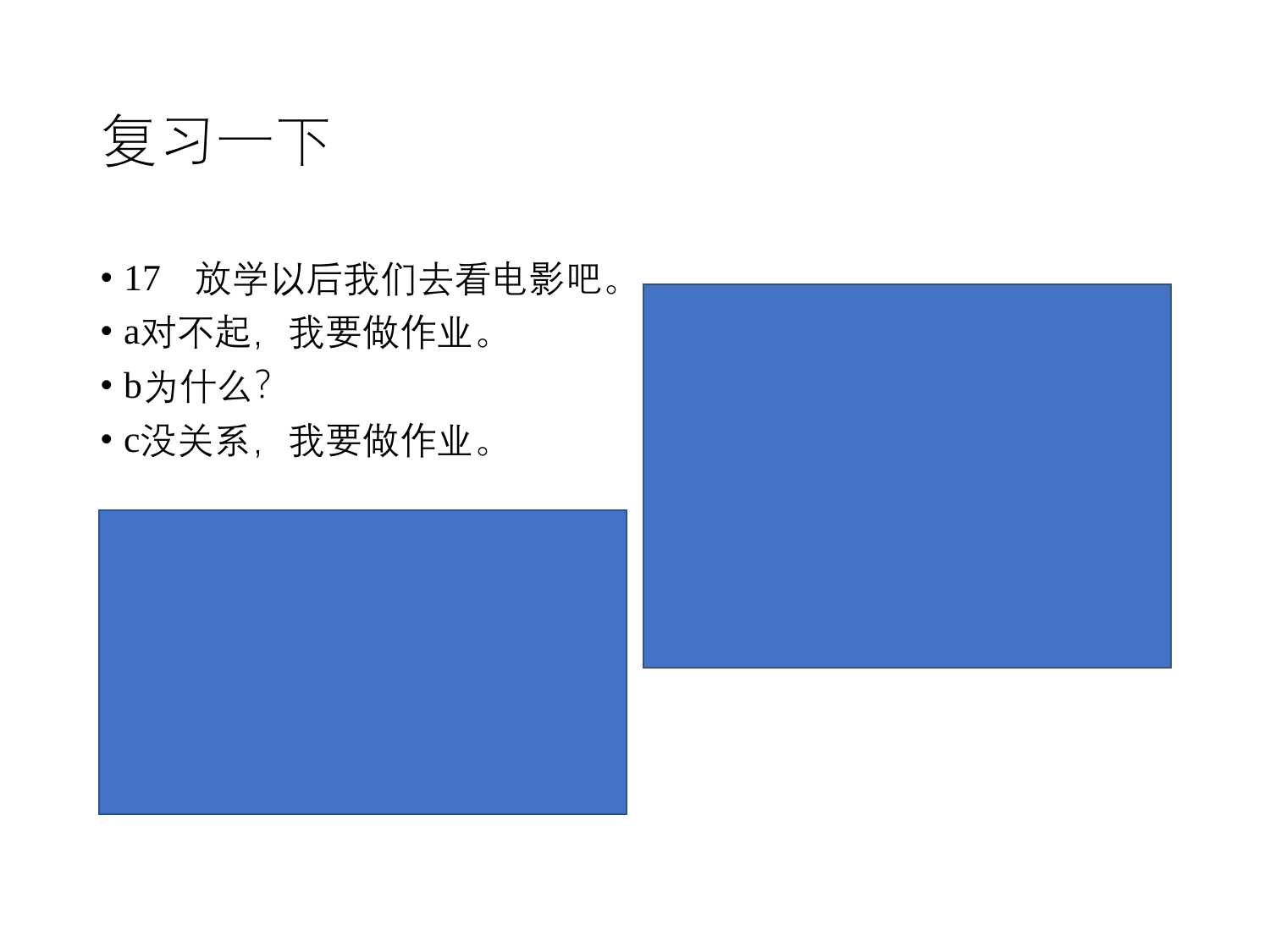• **[https://www.classtools.net/random-name-picker/32\\_jgCDQ6](https://www.classtools.net/random-name-picker/32_jgCDQ6)** 94. Foot (zu2) (both forms) 95. Walk, go (zou3) 96. To rise, start (qi3) 97. with/and (gen) 98. Every 99. Road (lu4) 100.Company (si1) 101.Word (ci2) 102.Same (tong2) 103. Public (gong1) 104.What (shen2me) 105. to receive (shou4) 106. to love (ai4) 107. vegetables, dishes, food (cai4) 108.East (dong1) 109.They (m/f) 110.Master 111.To live 112.Rice (mi3) 113.To come (lai2) 114.Grain, cereal (he2)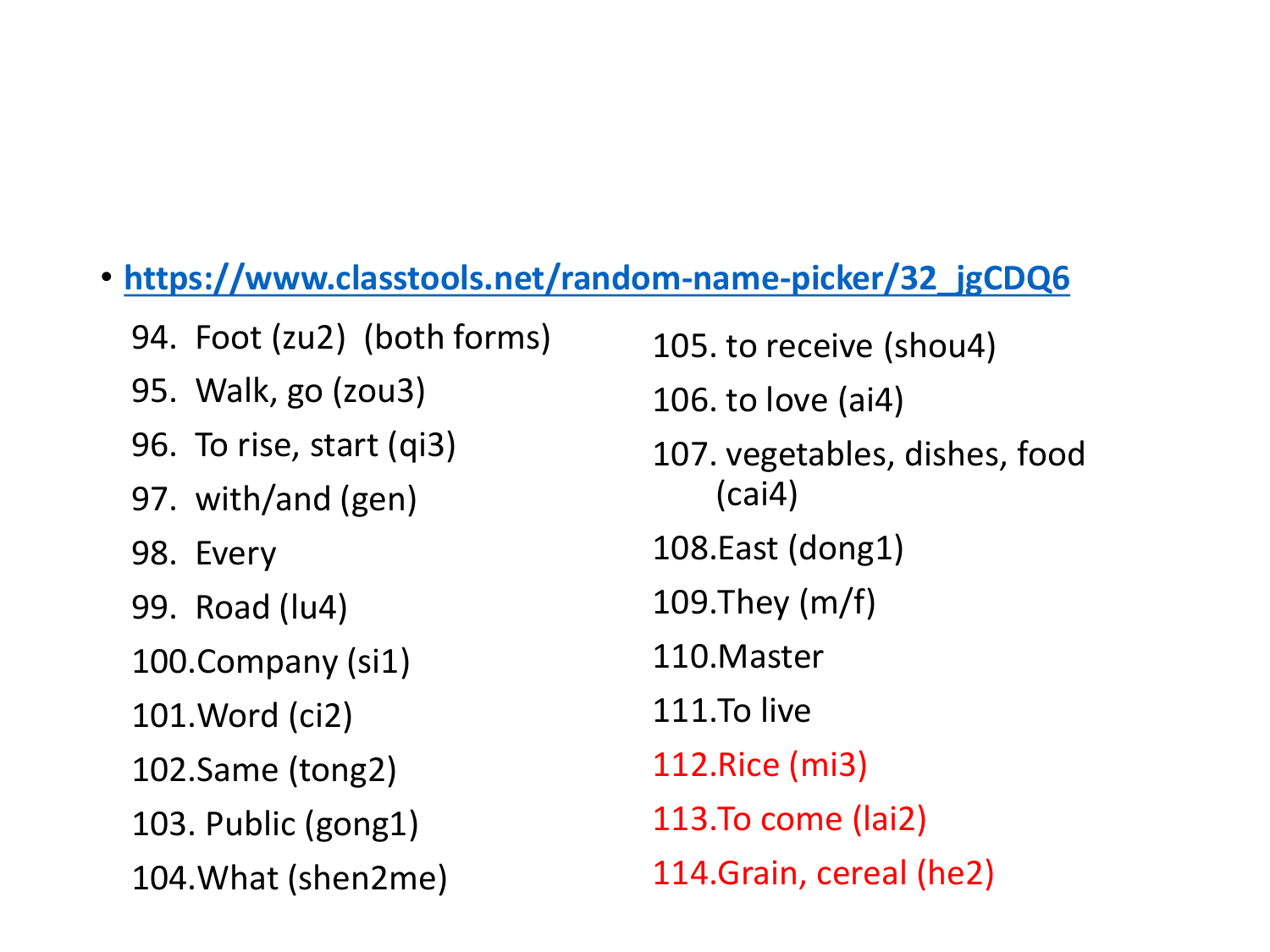115. a dash, a dot (dian3) 116. a shop (dian4)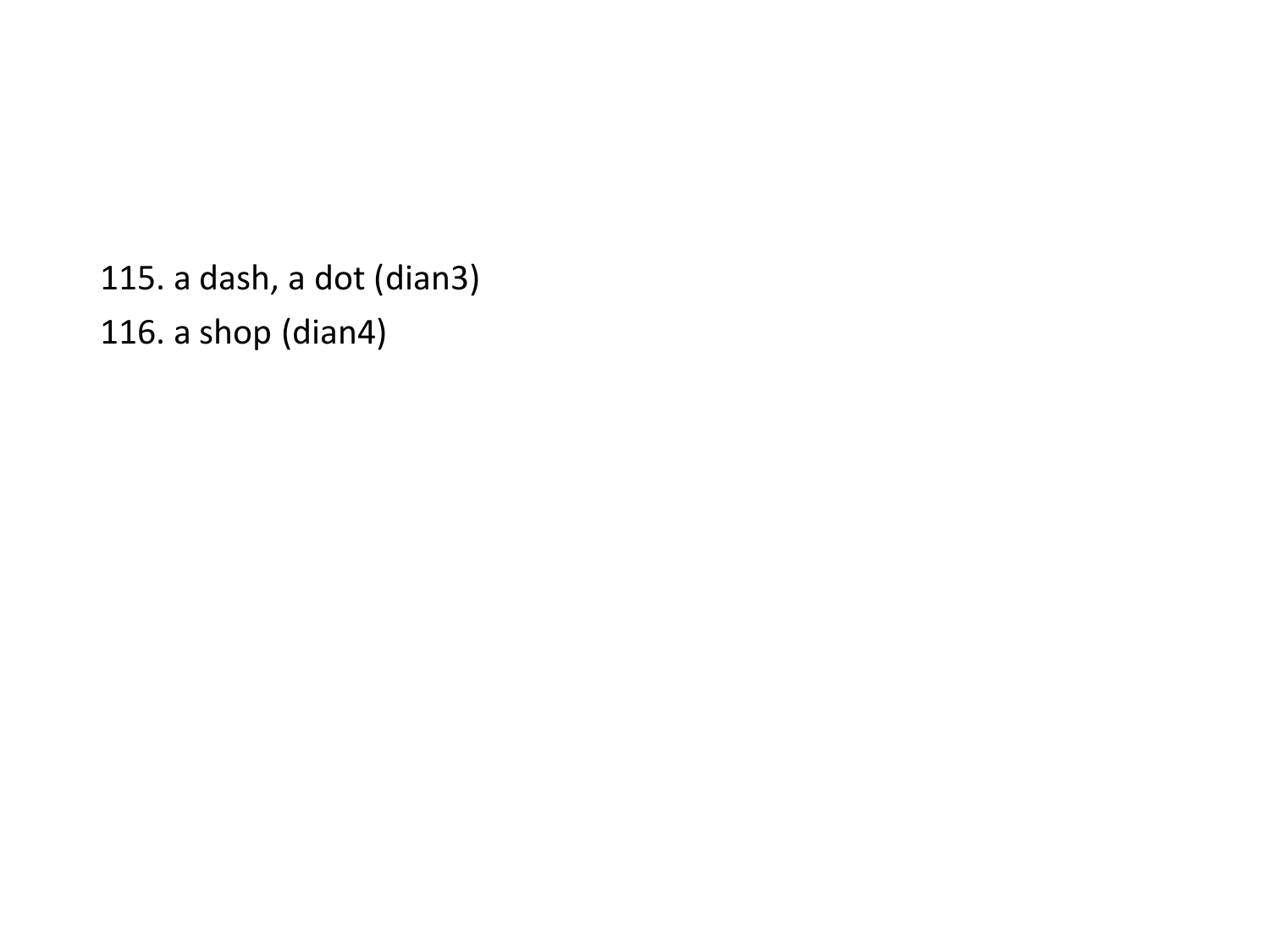## Writing lines : Write the following in  $charcters - as many times as possible$

- **Měi gè yīshēng yào zhù zài běijīng**
- **Wǒ zài zhǎo zhè ge zì**
- **tāmen yào zǒu lù qù gōngsī**
- Wǒ de shǒujī zài nǎ'er? Zài nà.
- Wǒ de tóngxué yě zài shànghǎi gōngzuò
- Tāmen jǐ diǎn yào huí lái?
- Wǒ de tóngxué ài zhōngguó cài
- New
- Wǒ ài nà běn shū
- Nǐ jǐ diǎn huí lái?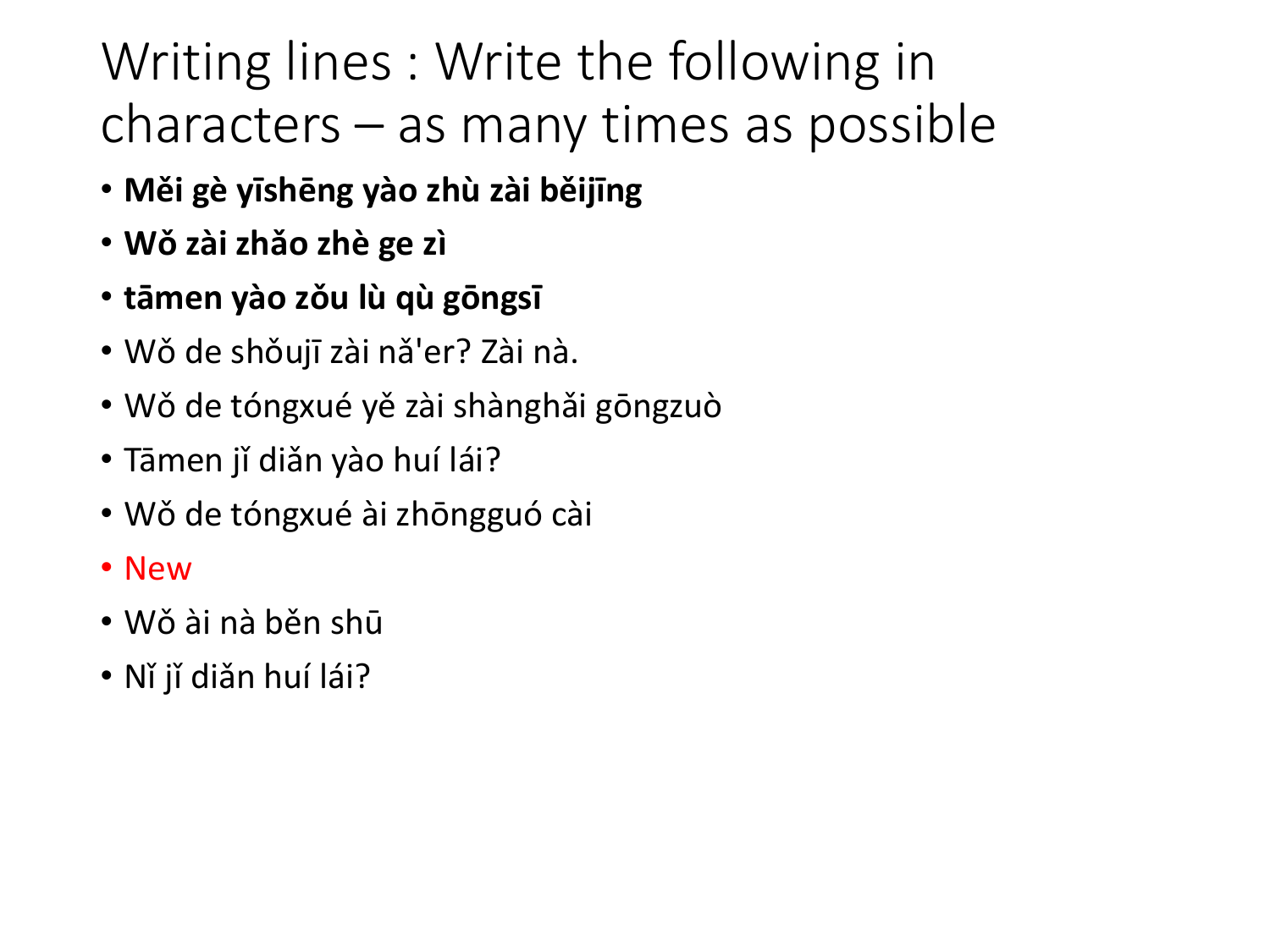## Comparing

| • 你     | EŁ, | 他.    | 高  |
|---------|-----|-------|----|
| • 他     | 没有  | 你     | 高  |
| • 这里的天气 | FF. | 北京的天气 | 热  |
| • 北京的天气 | 没有  | 这里的天气 | 热  |
| • 南方    | EŁ. | 北方    | 暖和 |
| • 北方    | 没有  | 南方    | 暖和 |

X 没有 y [*adjective*] = x isn't as [*adjective*] as y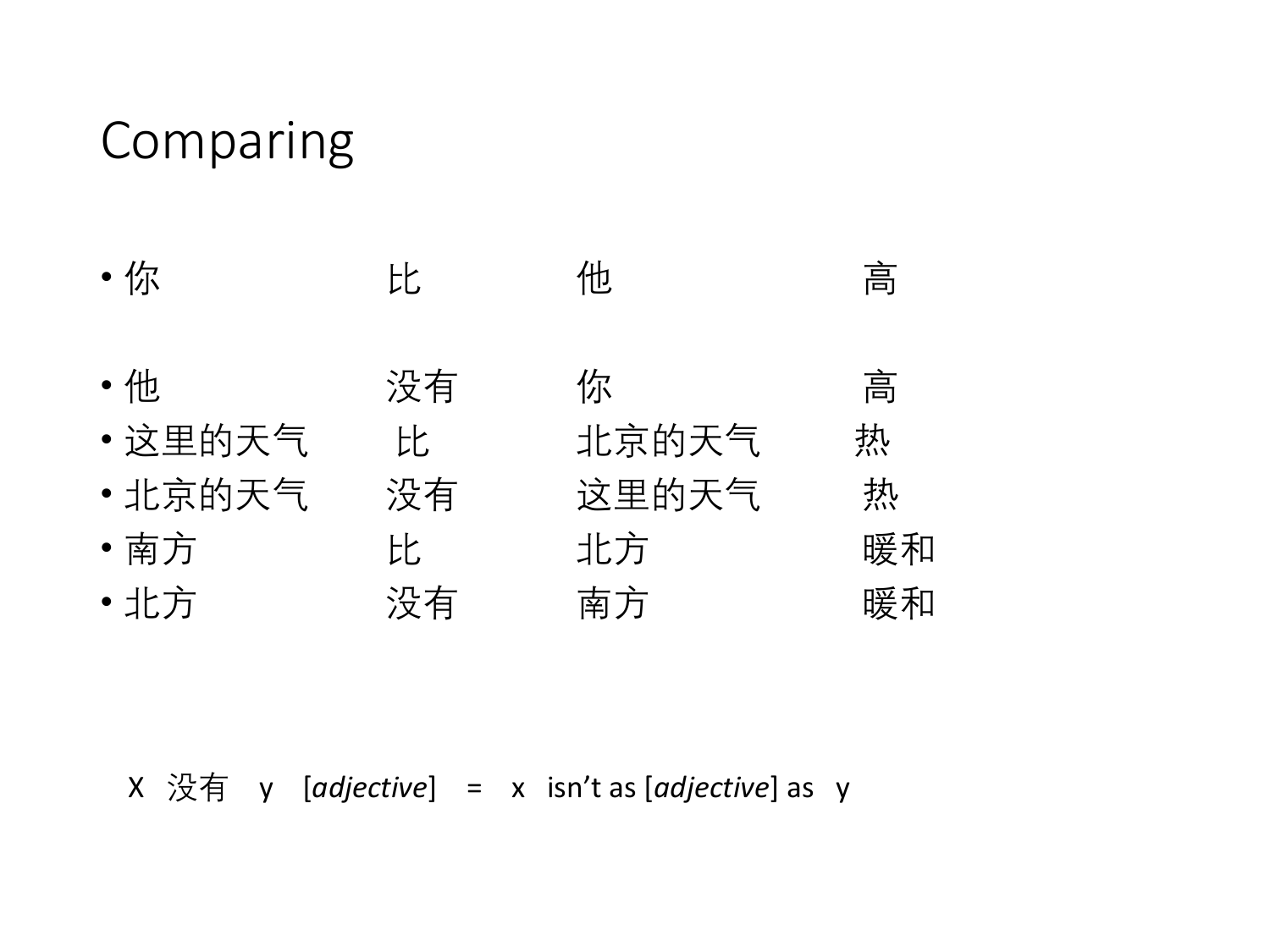## 2 Rewrite the sentences using 没有.

- 西安的冬天比成都冷。 1
- 2 北方的温差比南方大。
- 3 今天比昨天暖和。
- 4 这件大衣比那件大衣漂亮。